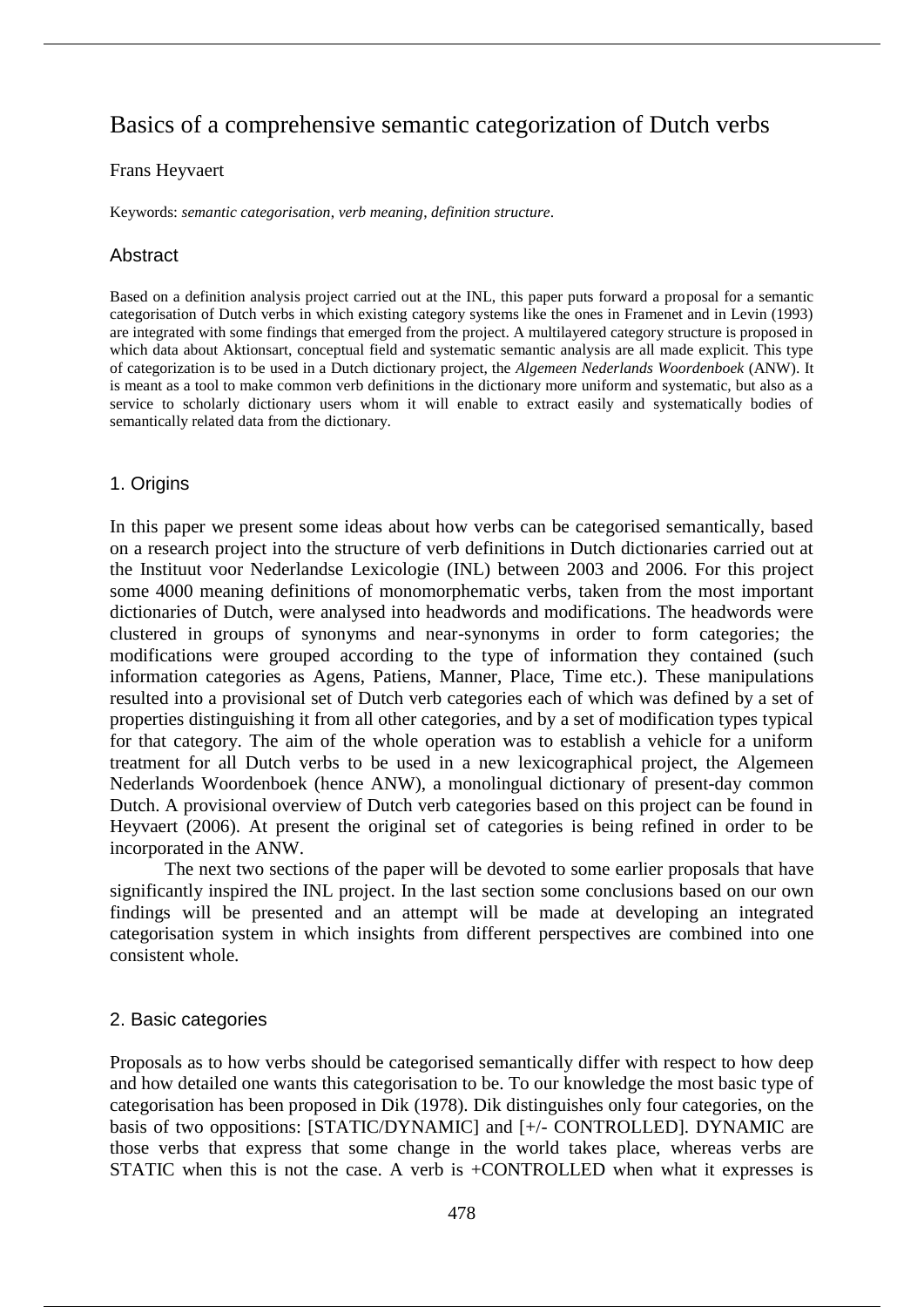performed willingly (normally by humans or sometimes animals) and –CONTROLLED when there is no idea of intentionality. So on this view there are basically four types of verbs: (1) STATIC/-CONTROLLED (*staan* 'stand' 1 , *slapen* 'sleep', *regenen* 'rain', *lijden* 'suffer'), (2) STATIC/+CONTROLLED (*werken* 'work', *spelen* 'play'), DYNAMIC/-CONTROLLED (*vallen* 'fall', *barsten* 'burst') and DYNAMIC/+CONTROLLED (*bouwen* 'build', *verven* 'paint'). More or less the same distinction is to be found in Miller and Johnson-Laird (1976), but within a more complex context in which there are more distinctive features involved on the same level.

Basically this is a plausible way of organising the verbal universe: these are four fundamental things that can be the case in the world and that can be expressed by verbs. But there are some problems with it. The first can best be termed an aesthetic problem. The category of static verbs unites such words as *behoren* 'belong', *betreffen* 'concern', *regenen*, *draaien* 'rotate', on the –CONTROLLED side and *werken*, *spelen* as well as *luieren* 'be idle', *rusten* 'rest' in the +CONTROLLED part. Intuitively one feels that some refinement is possible here: *behoren*, *betreffen*, *luieren*, *rusten* show a kind of staticness different from that of *regenen*, *draaien*, *werken*, *spelen*. The first group denotes real, complete stasis, whether intended or not. The second group denotes some kind of static 'operativeness'. This distinction may play no role at all in deep theoretical semantics, but it certainly does on a more superficial level, as in dictionary definitions: it is hard to explain to a dictionary user that, if someone works, nothing happens. A second obstacle is that some verbs are neutral with respect to one or both of the categorisation criteria. So e.g. *roll* can be used in one and the same sense as +CONTROLLED and –CONTROLLED: *Jan rolde van de heuvel* 'John rolled off the hill' (because he stumbled  $\leftrightarrow$  because that was the quickest way to get down). Lots of verbs can also be DYNAMIC or STATIC while used in the same sense, depending on the context in which they are used. This is the case e.g. with telic and atelic use (cf. Verkuyl 1993). *Jan at een koekje* 'John ate a cookie' is dynamic, *Jan eet elke middag koekjes* 'John eats cookies every afternoon' is static, while the sense of *eat* in the two sentences remains the same.

Another observation is that Dik's STATIC – DYNAMIC opposition closely resembles the STATE – EVENT distinction made in Jackendoff (1983). What is added by the  $[+/$ CONTROLLED] opposition is only some information about the subject type and about the intentionality of what is happening. However, Jackendoff's distinction concerns not verbs but sentences. The same holds for information on the semantic role of the subject, which concerns the categorisation of sentences as well as verbs. The observation that the same categorisation can be used for both sentences and verbs may raise some doubts about Dik's proposal. The problem can be illustrated by an example. Both *the paperclip keeps the papers together* and *the papers lie on the table* are sentences that denote states, or static, uncontrolled states of affairs. But the verbs in them attribute a quite different role to the subject. In the first sentence a subject is needed that causes the state, in the second sentence a subject that just is in that state. Similar examples can be found for controlled states and for uncontrolled events, not at first sight for controlled events. It appears that the opposition between causative and noncausative verbs is something quite fundamental that pervades the whole of verb categorisations. The elaboration of this observation will, however, be postponed to a later stage of the project. But the observation itself makes the proposal on deep semantic verbal categories made below only provisional.

In the categorisation system proposed here Dik's system is adopted with some modifications. In the first place Dik's definition of his categories, which is basically presented as an adjectival modification<sup>2</sup>, has been translated into something more verbal in nature: some formula that can be used as a – remote – hypernymic expression over the verbs in the category. Second, the four basic categories that Dik puts forward are extended to five.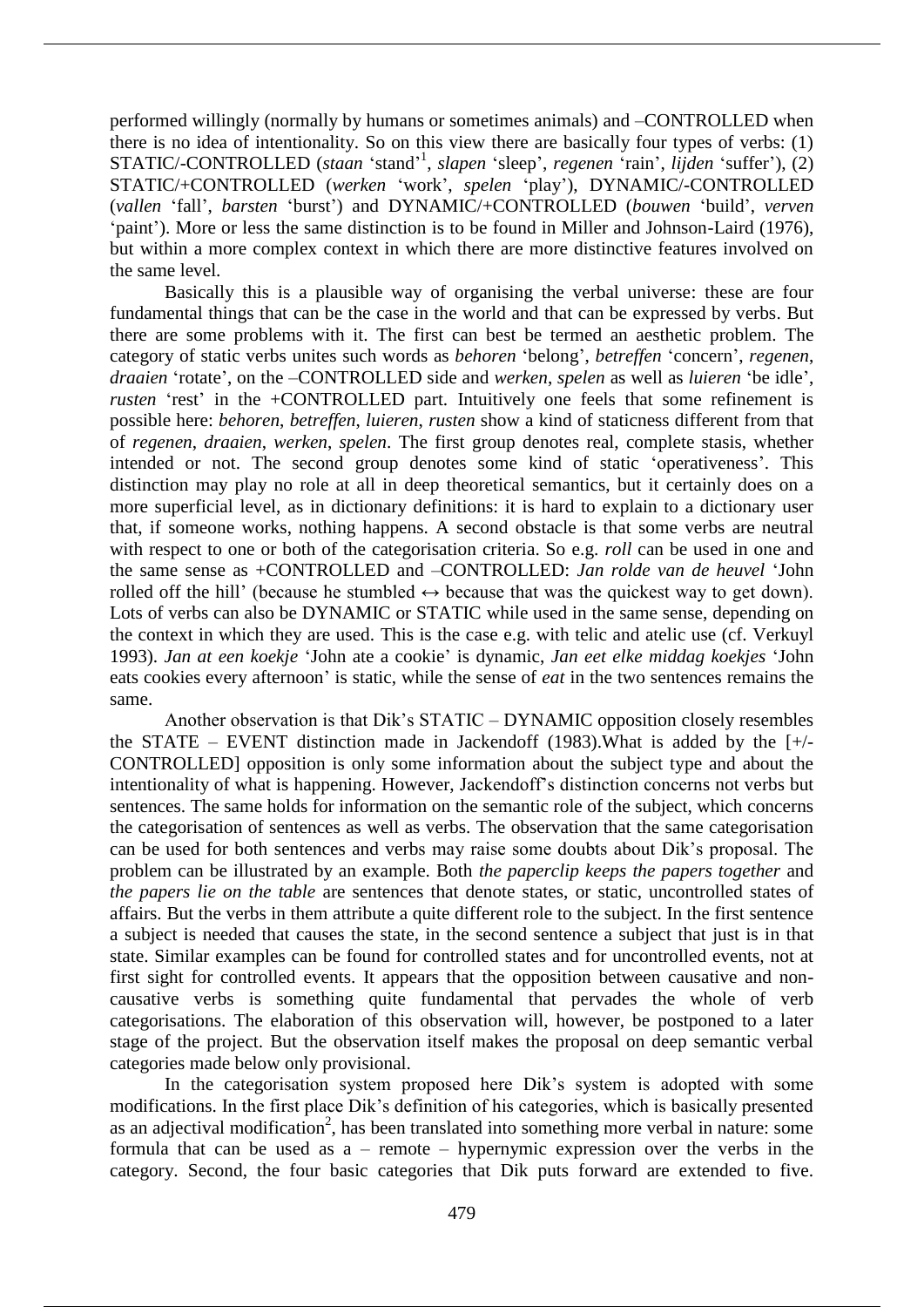[+CONTROLLED, DYNAMIC] is translated into *een handeling verrichten* 'perform an action'. [-CONTROLLED, DYNAMIC] becomes *betrokken zijn bij een gebeurtenis* 'be involved in an event'. [+CONTROLLED, -DYNAMIC] is termed *een bezigheid hebben* 'have an occupation' 3 . [-CONTROLLED, -DYNAMIC] is split into two basic categories, *in een toestand verkeren* 'be in a situation' and *betrokken zijn in een proces* 'be involved in a process', in order to make the distinction between pure stasis and continuous activity. The counterexamples to Dik's division above also make it necessary to discern, next to the five categories proposed, disjunctive basic categories such as *either perform an action or have an occupation* and *either have an occupation or be involved in a process*. So in principle the number of basic categories can be multiplied to 25. In principle even disjunctions of three or more basic categories are possible, so that the number of possible categories increases significantly, but quite a lot of them will be practically excluded for there being no verbs to fill them, like *either perform an action or be in a situation*.

# 3. Conceptual domains and inheritance

Next to this rather elementary form of categorising verbs according to just two basic oppositions, there is a series of inspiring major studies of a more detailed and comprehensive nature that cannot be overlooked in any attempt to find some structure in the verb stock of a language. Especially prominent are the *Framenet* account and the account of Levin (1993). Not only do they offer a very rich and detailed stock of categories, but they also reveal a lot about what should be the basic philosophy behind semantic verb categorisation.

In the Framenet system (https://framenet.icsi.berkeley.edu/) the basic principle for the formation of semantic categories is the idea of syntactic-semantic frames: sameness of the environment of arguments and modifications. Verbs, themselves being the organising constituents of sentences, are of course excellently suited to such an approach. Frames are defined in terms of the semantic roles of the arguments and the modifications. The classic example is the "commercial event", introduced in Fillmore (1976), a frame defining verbs like *buy*, *sell*, *let*, *rent*, *purchase*, *hawk*, *auction* and others. Necessary argument roles in this frame are a buyer, a seller and goods; an optional argument can be the means of paying; an optional modification could be a time period (in the cases of *let* and *rent*). Frames as described here are of course not mere verb categorisations. They are organisations of the vocabulary of a conceptual domain and as such the commercial event frame also contains nouns such as *buyer*, *seller*, *client*, *salesman*, *goods*, *price* and adjectives such as *cheap* and *expensive*. Alongside this organisation in terms of conceptual frames, yet another structuring principle is used: inheritance. So *sell* inherits parts of the frame it is used in from *give*, which means that *give* is categorised in a more general frame of which that of *sell* is a specification. The same kind of inheritance holds for *buy* and *get*. In fact one could say that these inheritance relations, on condition that they inherit the whole frame and not just part of it, are another way of presenting hyponym-hypernym relations. Notice, by the way, that also within the commercial event domain one can find some hyponym-hypernym relations. *Auction* and *hawk* name special ways of selling. Auctioning goods is selling them by presenting them at an auction and hawking is selling goods by presenting them door-to-door. Their semantic content consists of the meaning element 'sell' and a specific value for the modification type 'means'. *Auction* and *hawk* inherit from *sell*. Taken independently, the two principles do not lead to the same categories. By the conceptual field principle, *buy* and *sell* are taken together in one category. The inheritance principle defines a semantic hierarchy *give* – *sell* – *auction*, but *buy* is excluded from that. There is no systematic or predictable interaction between the two principles.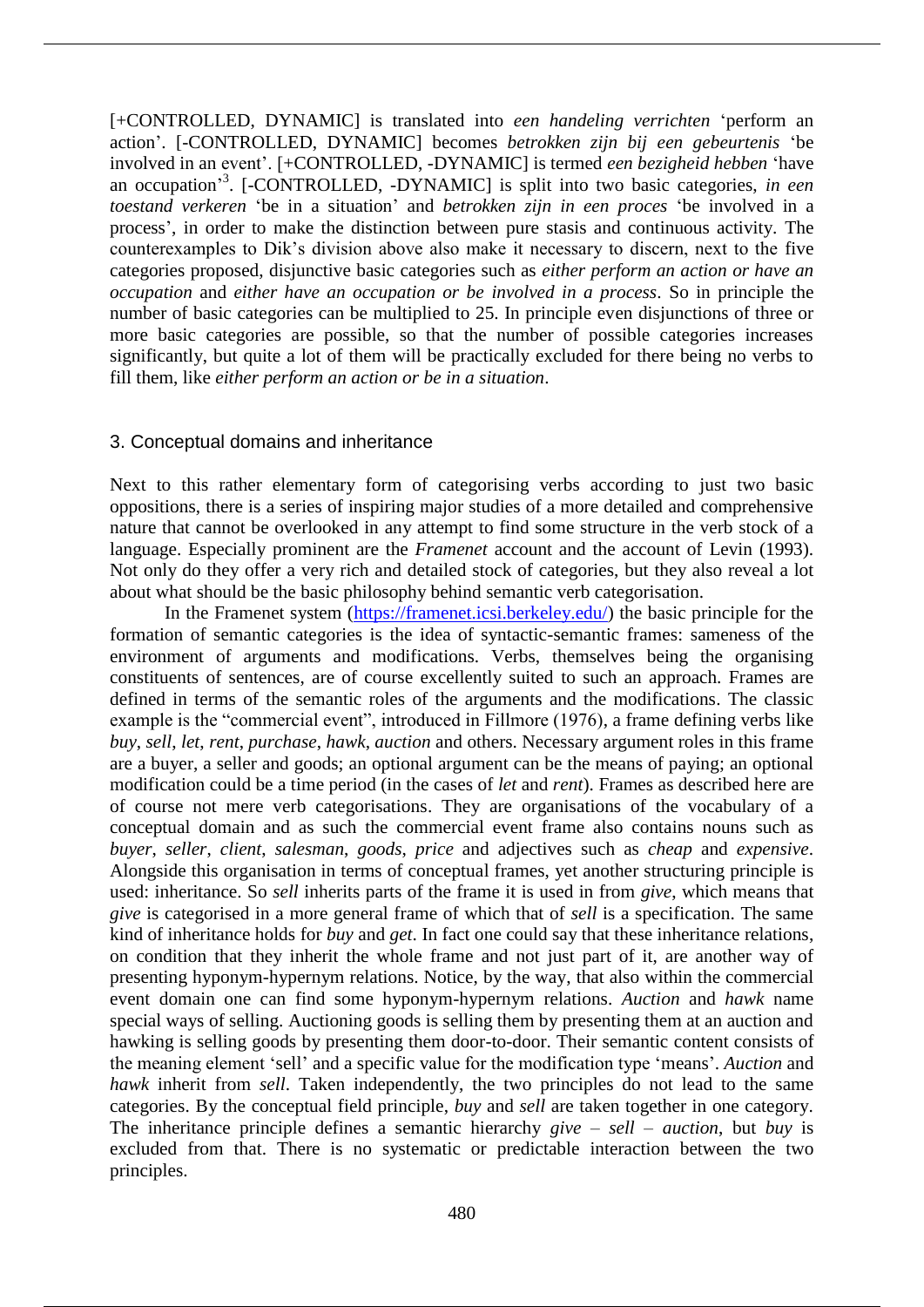A comparable double principle of semantic organisation can be found implicitly in Levin (1993). Levin bases her categorisation on a correspondence between verb meaning and some regularities in the syntactic behaviour of verbs, notably the regular patterns in argument alternation. Consistent application of this criterion in most cases yields categories that are also coherent from the semantic point of view. But in some cases it results in distinctions that can hardly be called semantic. So e.g. the alternation criterion leads Levin to discern a category "verbs with predicative complements', which groups together two types of concepts that have nothing in common from a semantic point of view: 'find' as in *I find her stupid* and 'make', as in *They made him king*. The former in fact joins with her category of verbs of judgement, the latter with her verbs of change of state. Apart from that, the criterion sometimes also prevents her from keeping related verbs together. To indicate only two cases: *kill* and *destroy* are placed in two different categories (in fact they are category names) without any mutual reference; there is a (sub)category of sound emission but sounds made by animals are placed apart. It looks as though the alternation criterion most of the time correctly predicts semantic differences but is insufficient to relate categories that are semantically next of kin. Another apparent weakness is that the syntactic distinction criterion cannot be mapped onto one single distinctive principle in terms of semantics. It leads to a wealth of categories with different semantic motivations. So there is e.g. a category of 'verbs involving the body' that is semantically motivated by the belonging of its members to the same conceptual domain, in this case everything related to the body. A category like 'verbs of emission' on the other hand, would form, when thought of in terms of a conceptual domain, a very diffuse category, but the verbs belonging to it happen to share the same hypernym: *emit*, and thus, as is common for hyponyms, inherit the semantic properties of that verb. A consequence of this lack of a single organisation principle is that cases of double categorisation will be inevitable (and numerous). To confine ourselves to the examples just given: verbs like *sweat*, *bleed* and *breathe* are at the same time verbs involving the body and verbs of emission. All this also has its advantages. Levin offers a pretty complete catalogue of verb types, albeit in the form of a flat and unstructured list, and at the same time shows us implicitly, and maybe unintendedly, the different possible basic approaches to semantic categorisation of verbs, which happen to be pretty much the same as those ran across in *Framenet*.

Both the conceptual domain approach and the purely semantic categorisation in terms of hypernyms and hyponyms have their limitations. As for the latter, it is a well-known fact that this kind of paradigmatic relation with verbs is much less richly developed as for nouns. A notorious problem with conceptual domains is that there is a certain degree of arbitrariness in them. What conceptual domain does *shop* belong to? Commerce or leisure? Domains can serve as a good guide to direct the word searcher in a certain direction but there is no sound system in them: there are no objective criteria for any judgement about whether some specific slice of our experience should be a conceptual domain or not.

Some cases even seem to suggest that conceptual domain and hypernym yield complementary types of information that together constitute a category: there happen to be hypernyms that can serve for more than one conceptual domain and there are conceptual domains within which more than one hypernym can govern over the category members. This can be observed in the commercial event mentioned above. Both the verbs *buy* and *sell* belong to the conceptual domain, but they have different hypernyms: *get* in the first and *give* in the second case. But, to take just one of them, *give* has also hyponyms outside the realm of the commercial event: *pass* and *hand*, to name two. One can only find a homogeneous category in the intersection of commercial event words and hyponyms of *give* and *get*: a category *give with respect to the commercial event* and one *get with respect to the commercial event*. The former would contain verbs like *auction*, *let*, *retail* and *sell*, but not *hand* and *pass*, the latter *buy*, *purchase* and *rent*, but not *receive*.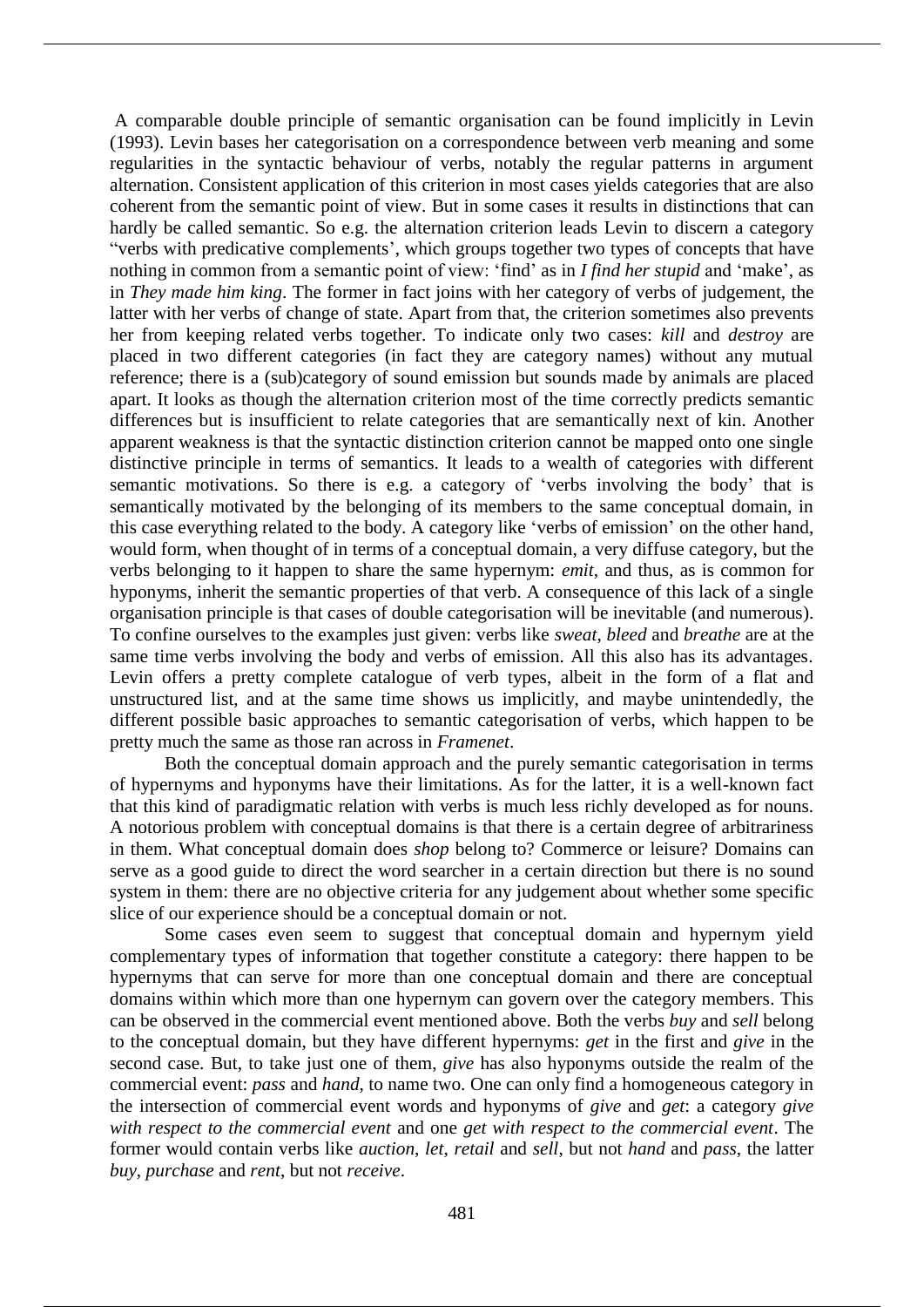#### 4. A proposal based on definition analysis

One feature that, in the course of the INL definition analysis project, immediately drew attention as a basic difference between noun definitions and verb definitions was the presence of auxiliaries and modal operators in the latter. This is part of an explanation of why hyponym-hypernym chains occur to a much less pervasive extent with verbs than with nouns. Normal analytic noun definitions are of the form

Category name + modifications

and every noun defined in that way can in turn become a category name and take new modifications, thus constituting another level in the hyponym-hypernym chain. A verb definition, compared to this, takes as its most extended form

 $(Modal operator) + (auxiliary) + category name + modifications$ 

and in every instance where one category is formed out of another by means of an auxiliary the chain of hyponyms is interrupted. *Doze* ('sleep lightly', a verbal category with a degree modification) is a hyponym of *sleep*, but *fall asleep* ('begin to sleep', a verbal category subjected to an inchoative auxiliary) isn't.

The most common auxiliaries in Dutch verb definitions are the aspectual ones (*beginnen* 'begin', *ophouden* 'stop', *doorgaan* 'continue' and the causal auxiliary *doen* 'cause, make'. Also *trachten* 'try' and *kunnen* 'be able' have been encountered a number of times in the definitions under analysis. Modal operators that have been found are the negative element *niet* 'not' and a set of modal adverbs, all indicating some lower or higher degree of possibility.

It is our guess that the definition structure formula above will enable us to organize the verbs in the same kind of hierarchic categorical structure as can be found with nouns. There is even clearly one basic predicate that we can start from: *zijn* 'be' in its use as a two-place verb, as '*be [in a position, situation, place, with a property etc.]'*. Semantically this verb is practically empty and it functions only as a bearer of syntactic-semantic information about tense, person, active/passive distinction etc. From this basic category one can start building other, derived categories, using operators, auxiliaries and modifications. Some brief illustrations to show how the system works: direct derivations from the basic category and a modification type that we will call, for the sake of convenience, *status*, are categories such as *op een plaats zijn* 'be in a place', *in een toestand zijn* 'be in a situation', *in het bezit zijn* 'be in the possession'. Verbs belonging to the category *op een plaats zijn* are e.g. Dutch *vertoeven*, *verblijven* (both 'stay'), *overwinteren* ('winter, hibernate'), *wonen* ('live, inhabit'); from this we can derive *beginnen op een plaats te zijn* (*komen* 'come, arrive'), *ophouden op een plaats te zijn* (*vertrekken* 'leave', *verdwijnen* 'disappear'), *doorgaan met op een plaats te zijn* (*blijven* 'stay' as opposed to 'leave'), *niet op een plaats zijn* (*ontbreken* 'be missing') and further on *doen beginnen op een plaats te zijn* (*plaatsen* 'place, put'), *doen ophouden op een plaats te zijn* (*wegnemen* 'take away'), *doen doorgaan met op een plaats te zijn* (*houden* 'keep') and so on. One should notice that operators and auxiliaries on the one hand and modifications on the other are objects of different kinds. Operators and auxiliaries form a limited set of abstract structuring elements; modifications are ways to give a predicate some place in the world: they are an in principle unlimited set of restrictions serving to link the abstract predication to some larger or narrower conceptual domain. One should also notice that this type of categorial structure offers a systematic means to discern different senses of a word.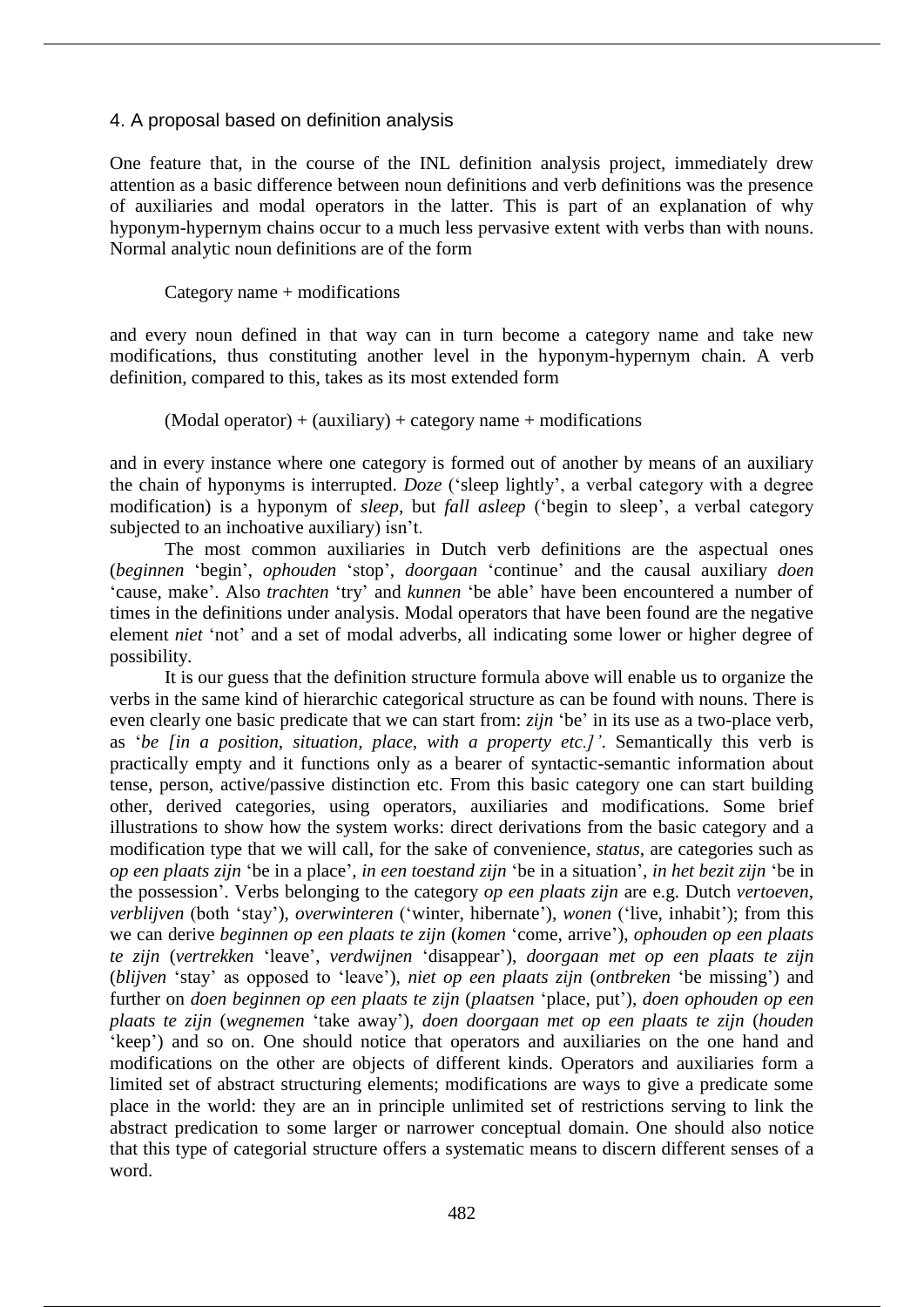There are also some types of categorial information that this structure is unable to express. For one thing, it is not able to make exact predictions about the selection restrictions applying to the members of a category. Verbs with different selection restrictions can belong to the same category. To some degree the selection restriction for a verb correlates with its basic semantic function: whether it denotes an action (subject: persons), an occupation (subject: persons), an event (subject: things or persons behaving as things), a process (subject: things or persons behaving as things) or a situation (subject: things or persons behaving as things). For everything beyond that, the selection restriction is verb-specific and should be incorporated in the definition of the single word, not of the category. But the degree to which selection restrictions can be predicted on a regular base should be incorporated in the category definition, just in order to respect the principle that regular things should be described on a regular level and particular things on a particular level. The conclusion from is that also Dik's categorisation or what we have made out of it should play a role in our own organising system in order to increase its defining power.

The system presented here also lacks explicit information about the conceptual domain to which a verb category is linked. So e.g. *change* (with respect to clothing) and *shave* clearly belong to different categories in the sense that we have just sketched, but they both belong to the conceptual domain of body care. This information may in principle be implicitly or explicitly present in the modifications that form part of the category definition, but there is nothing systematic in that. So also information on conceptual domains could better be overtly expressed in the categorising system.

Therefore we opt for a triple-layered categorisation structure. The deepest level shows the most abstract and general division into performing an action, having an occupation, being in a state or being involved in a process or an event (or leaving the choice between two or more of these)<sup>5</sup>. On the intermediate level the conceptual domain is specified. For this level at the present stage of the project the division by Levin has been adopted – with some adaptations – as a working hypothesis. The surface level contains the categories resulting from definition analysis as sketched in the present section. This triple-layered category structure runs parallel to a proposal concerning adjective categorisation made in Heyvaert (2010).

To make this a little more concrete with an (English) example: a verb like *shave* is categorised as

*To shave is to perform an action is related to body care is to cause to disappear (= stop to be in a place) Features: place: on one's face object: hairs instrument: with a razor* 

To avoid possible misunderstanding: what is shown here is not intended as a model for verb definitions to be presented to the common dictionary user. It is meant as an underlying structure for these definitions, invisible to the user but available for various retrieval operations like synonymy search and search of words starting from meaning data. In the ANW, the dictionary this proposal is meant for, it has even a visible place in the entry structure, in the so-called semagram, an extended and systematically organised meaning description that is presented side by side with the definition but is in the first place meant for linguists and specialists in other disciplines who want to make use of the dictionary for specialised purposes.